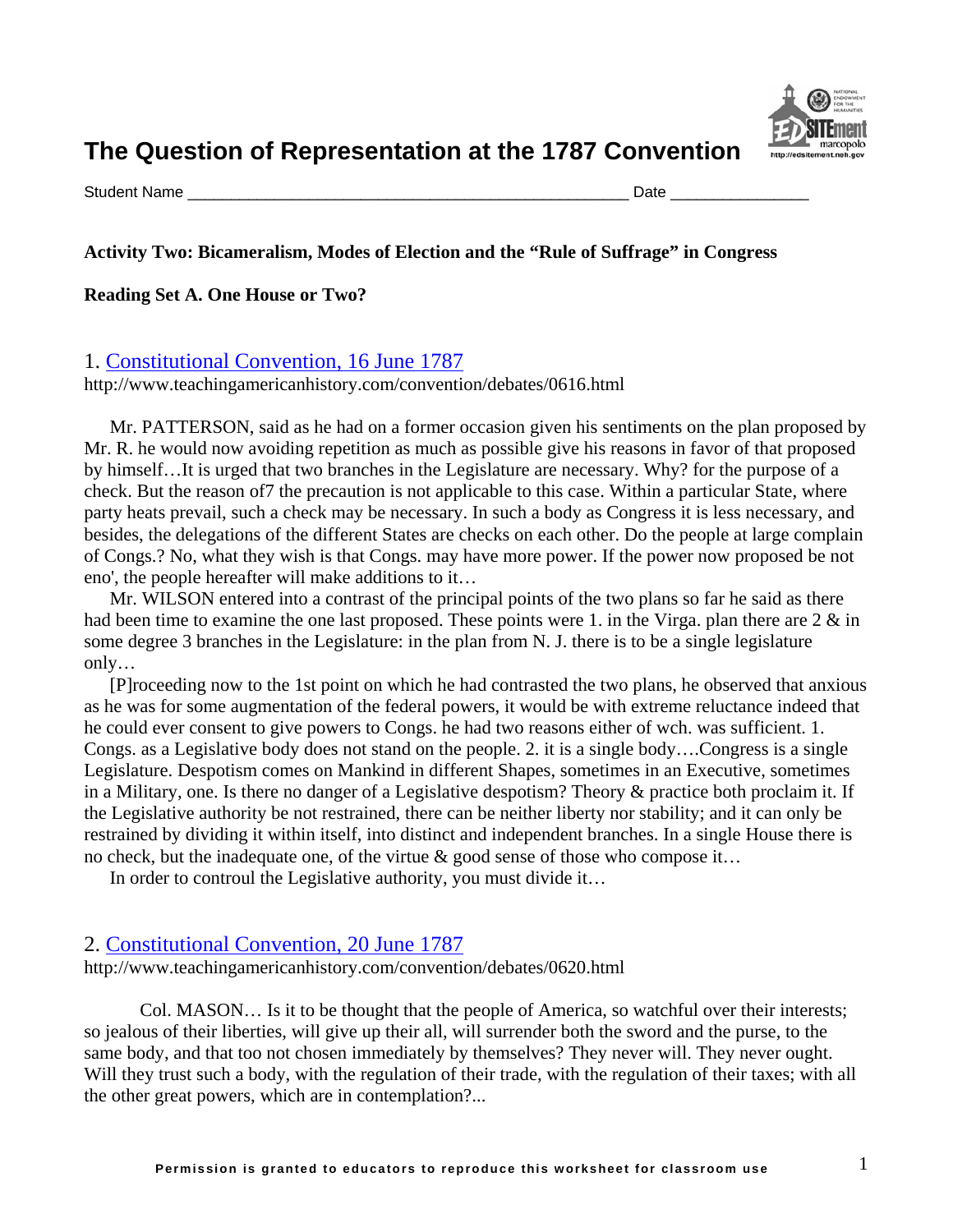Much has been said of the unsettled state of the mind of the people, he believed the mind of the people of America, as elsewhere, was unsettled as to some points; but settled as to others. In two points he was sure it was well settled. 1. in an attachment to Republican Government. 2. in an attachment to more than one branch in the Legislature. Their constitutions accord so generally in both these circumstances, that they seem almost to have been preconcerted. This must either have been a miracle, or have resulted from the genius of the people. The only exceptions to the establishmt. of two branches in the Legislatures are the State of Pa. & Congs. and the latter the only single one not chosen by the people themselves. What has been the consequence? The people have been constantly averse to giving that Body further powers…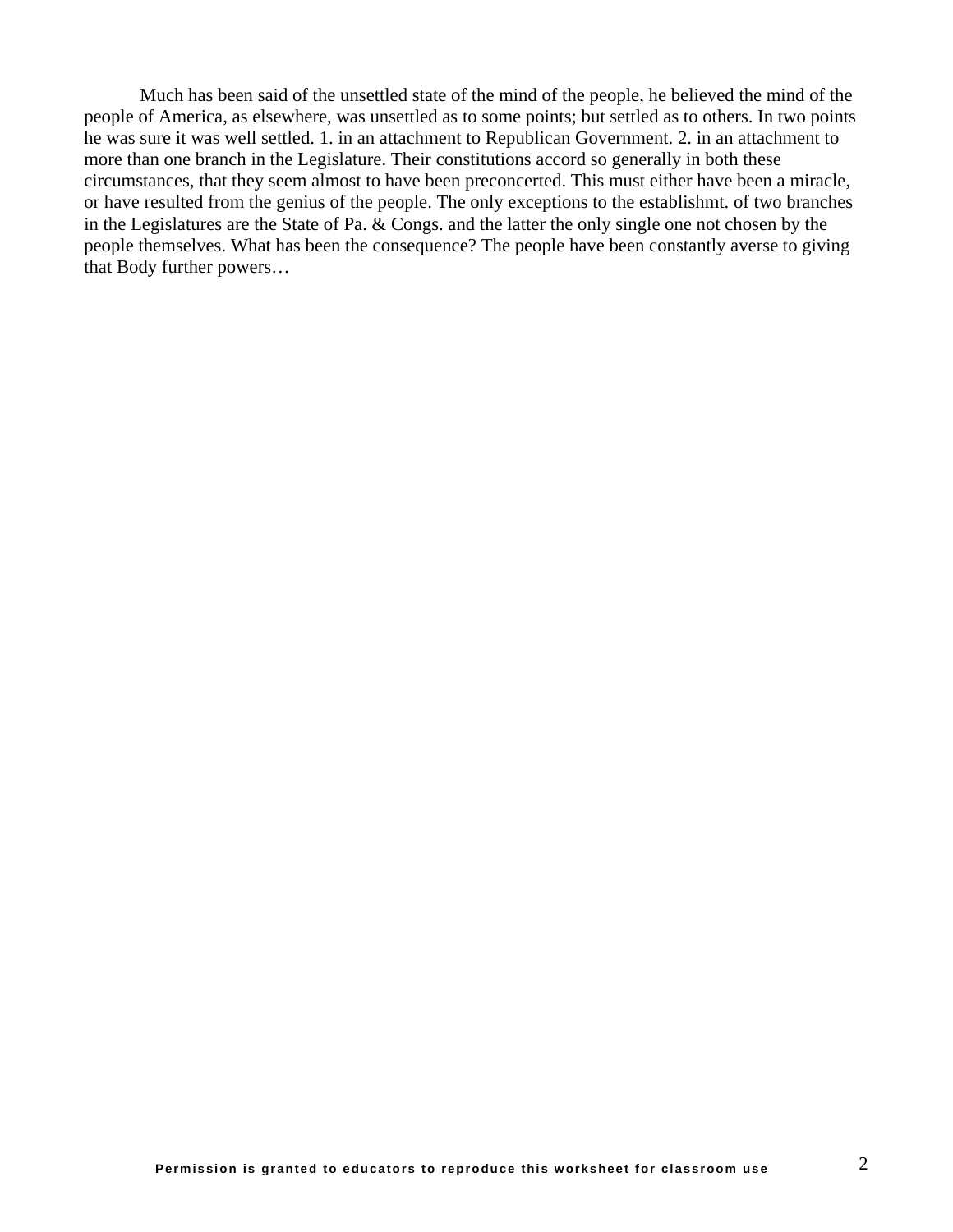

Student Name \_\_\_\_\_\_\_\_\_\_\_\_\_\_\_\_\_\_\_\_\_\_\_\_\_\_\_\_\_\_\_\_\_\_\_\_\_\_\_\_\_\_\_\_\_\_\_\_\_\_\_ Date \_\_\_\_\_\_\_\_\_\_\_\_\_\_\_\_

## **Activity Two: Bicameralism, Modes of Election and the "Rule of Suffrage" in Congress**

**Directions**: Read the documents that accompany Activity 2 Reading Set A and write a summary of the reasons each of the following delegates was either for or against a bicameral Congress:

| Question         | <b>Answer</b> |
|------------------|---------------|
| William Paterson |               |
| James Wilson     |               |
| George Mason     |               |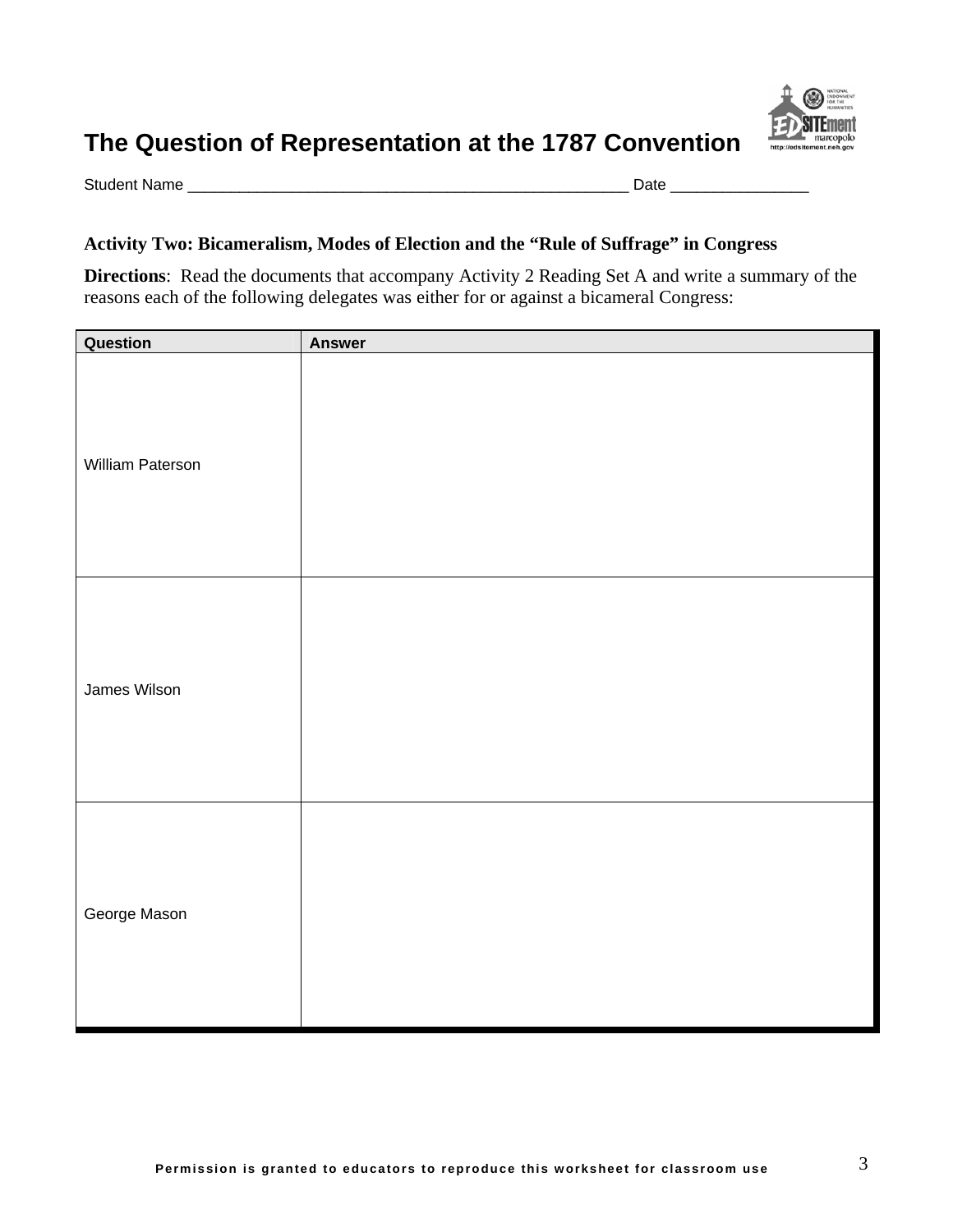

Student Name \_\_\_\_\_\_\_\_\_\_\_\_\_\_\_\_\_\_\_\_\_\_\_\_\_\_\_\_\_\_\_\_\_\_\_\_\_\_\_\_\_\_\_\_\_\_\_\_\_\_\_ Date \_\_\_\_\_\_\_\_\_\_\_\_\_\_\_\_

## **Activity Two: Bicameralism, Modes of Election and the "Rule of Suffrage" in Congress**

#### **Reading Set B. Election by the people or state legislatures?**

#### 1. [Constitutional Convention, 31 May 1787](http://www.teachingamericanhistory.com/convention/debates/0531.html)

http://www.teachingamericanhistory.com/convention/debates/0531.html

Resol: 4. first clause "that the members of the first branch of the National Legislature ought to be elected by the people of the several States" being taken up,

[Mr. SHERMAN](http://www.teachingamericanhistory.com/convention/debates/0531.html##) opposed the election by the people, insisting that it ought to be by the State Legislatures. The people he said, immediately should have as little to do as may be about the Government. They want information and are constantly liable to be misled.

[Mr. GERRY](http://www.teachingamericanhistory.com/convention/debates/0531.html##) The evils we experience flow from the excess of democracy. The people do not want virtue, but are the dupes of pretended patriots. In Massts. it had been fully confirmed by experience that they are daily misled into the most baneful measures and opinions by the false reports circulated by designing men, and which no one on the spot can refute…He had he said been too republican heretofore…

[Mr. MASON](http://www.teachingamericanhistory.com/convention/debates/0531.html##) argued strongly for an election of the larger branch by the people. It was to be the grand depository of the democratic principle of the Govtt…It ought to know & sympathise with every part of the community; and ought therefore to be taken not only from different parts of the whole republic, but also from different districts of the larger members of it…He admitted that we had been too democratic but was afraid we sd. incautiously run into the opposite extreme…

[Mr. WILSON](http://www.teachingamericanhistory.com/convention/debates/0531.html##) contended strenuously for drawing the most numerous branch of the Legislature immediately from the people…No government could long subsist without the confidence of the people. In a republican Government this confidence was peculiarly essential. He also thought it wrong to increase the weight of the State Legislatures by making them the electors of the national Legislature. All interference between the general and local Governmts. should be obviated as much as possible. On examination it would be found that the opposition of States to federal measures had proceded much more from the officers of the States, than from the people at large.

[Mr. MADISON](http://www.teachingamericanhistory.com/convention/debates/0531.html##) considered the popular election of one branch of the National Legislature as essential to every plan of free Government…He thought too that the great fabric to be raised would be more stable and durable, if it should rest on the solid foundation of the people themselves, than if it should stand merely on the pillars of the Legislatures.

## 2. [Constitutional Convention, 6 June 1787](http://www.teachingamericanhistory.com/convention/debates/0606.html)

http://www.teachingamericanhistory.com/convention/debates/0606.html

[Mr. PINKNEY…](http://www.teachingamericanhistory.com/convention/debates/0606.html##)moved "that the first branch of the national Legislature be elected by the State Legislatures, and not by the people." contending that the people were less fit Judges in such a case, and that the Legislatures would be less likely to promote the adoption of the new Government, if they were to be excluded from all share in it…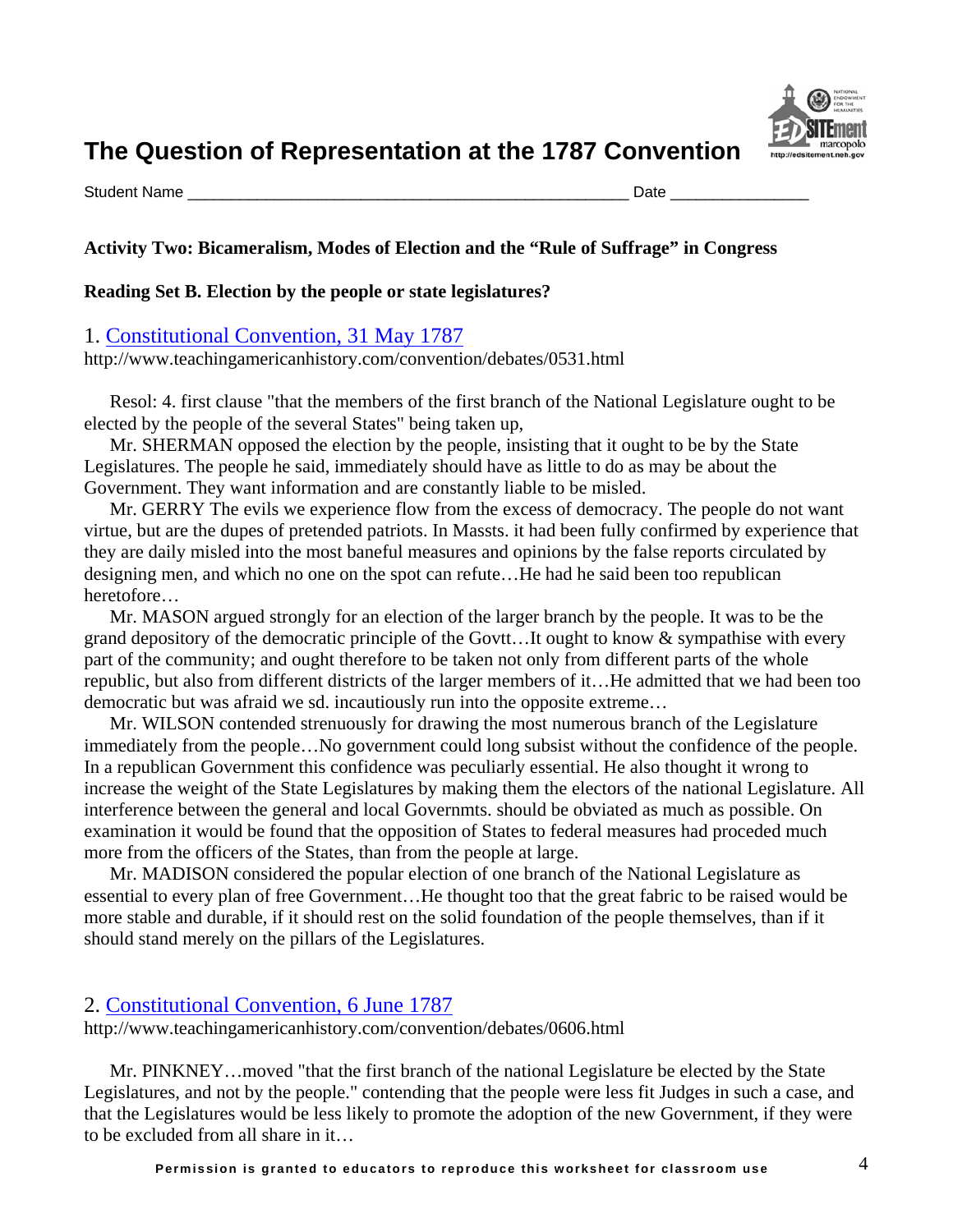[Mr. GERRY.](http://www.teachingamericanhistory.com/convention/debates/0606.html##) Much depends on the mode of election…His idea was that the people should nominate certain persons in certain districts, out of whom the State Legislatures shd. make the appointment.

[Mr. WILSON.](http://www.teachingamericanhistory.com/convention/debates/0606.html##) He wished for vigor in the Govt., but he wished that vigorous authority to flow immediately from the legitimate source of all authority. The Govt. ought to possess not only 1st. the force, but 2dly. the mind or sense of the people at large. The Legislature ought to be the most exact transcript of the whole Society…

[Mr. SHERMAN…](http://www.teachingamericanhistory.com/convention/debates/0606.html##)The right of participating in the National Govt. would be sufficiently secured to the people by their election of the State Legislatures…

[Col. MASON](http://www.teachingamericanhistory.com/convention/debates/0606.html##). Under the existing Confederacy, Congs. represent the States not the people of the States: their acts operate on the States, not on the individuals. The case will be changed in the new plan of Govt. The people will be represented; they ought therefore to choose the Representatives. The requisites in actual representation are that the Reps. should sympathize with their constituents; shd. think as they think, & feel as they feel; and that for these purposes shd. even be residents among them. Much he sd. had been alledged agst. democratic elections. He admitted that much might be said; but it was to be considered that no Govt. was free from imperfections & evils; and that improper elections in many instances, were inseparable from Republican Govts…

[Mr. MADISON](http://www.teachingamericanhistory.com/convention/debates/0606.html##) considered an election of one branch at least of the Legislature by the people immediately, as a clear principle of free Govt. and that this mode under proper regulations had the additional advantage of securing better representatives, as well as of avoiding too great an agency of the State Governments in the General one…

#### 3. [Constitutional Convention, 21 June 1787](http://www.teachingamericanhistory.com/convention/debates/0621.html)

http://www.teachingamericanhistory.com/convention/debates/0621.html

[Mr. MASON](http://www.teachingamericanhistory.com/convention/debates/0621.html##) urged the necessity of retaining the election by the people. Whatever inconveniency may attend the democratic principle, it must actuate one part of the Govt. It is the only security for the rights of the people…

[Mr. RUTLIDGE](http://www.teachingamericanhistory.com/convention/debates/0621.html##)…An election by the Legislature would be more refined than an election immediately by the people: and would be more likely to correspond with the sense of the whole community…

[Mr. WILSON](http://www.teachingamericanhistory.com/convention/debates/0621.html##) considered the election of the 1st. branch by the people not only as the corner Stone, but as the foundation of the fabric…

[Mr. KING](http://www.teachingamericanhistory.com/convention/debates/0621.html##) enlarged on the same distinction. He supposed the Legislatures wd. constantly choose men subservient to their own views as contrasted to the general interest…

#### 4. [Constitutional Convention, 25 June 1787](http://www.teachingamericanhistory.com/convention/debates/0625.html)

http://www.teachingamericanhistory.com/convention/debates/0625.html

[Mr. WILSON.](http://www.teachingamericanhistory.com/convention/debates/0625.html##) the question is shall the members of the 2d. branch be chosen by the Legislatures of the States?...

[Mr. ELSEWORTH…](http://www.teachingamericanhistory.com/convention/debates/0625.html##)Wisdom was one of the characteristics which it was in contemplation to give the second branch. Would not more of it issue from the Legislatures; than from an immediate election by the people…

On the question to agree "that the members of the 2d. branch be chosen by the indivl. Legislatures" Masts. ay. Cont. ay. N. Y. ay. N. J. ay. Pa. no. Del. ay. Md. ay. Va. no. N. C. ay. S. C. ay. Geo. ay.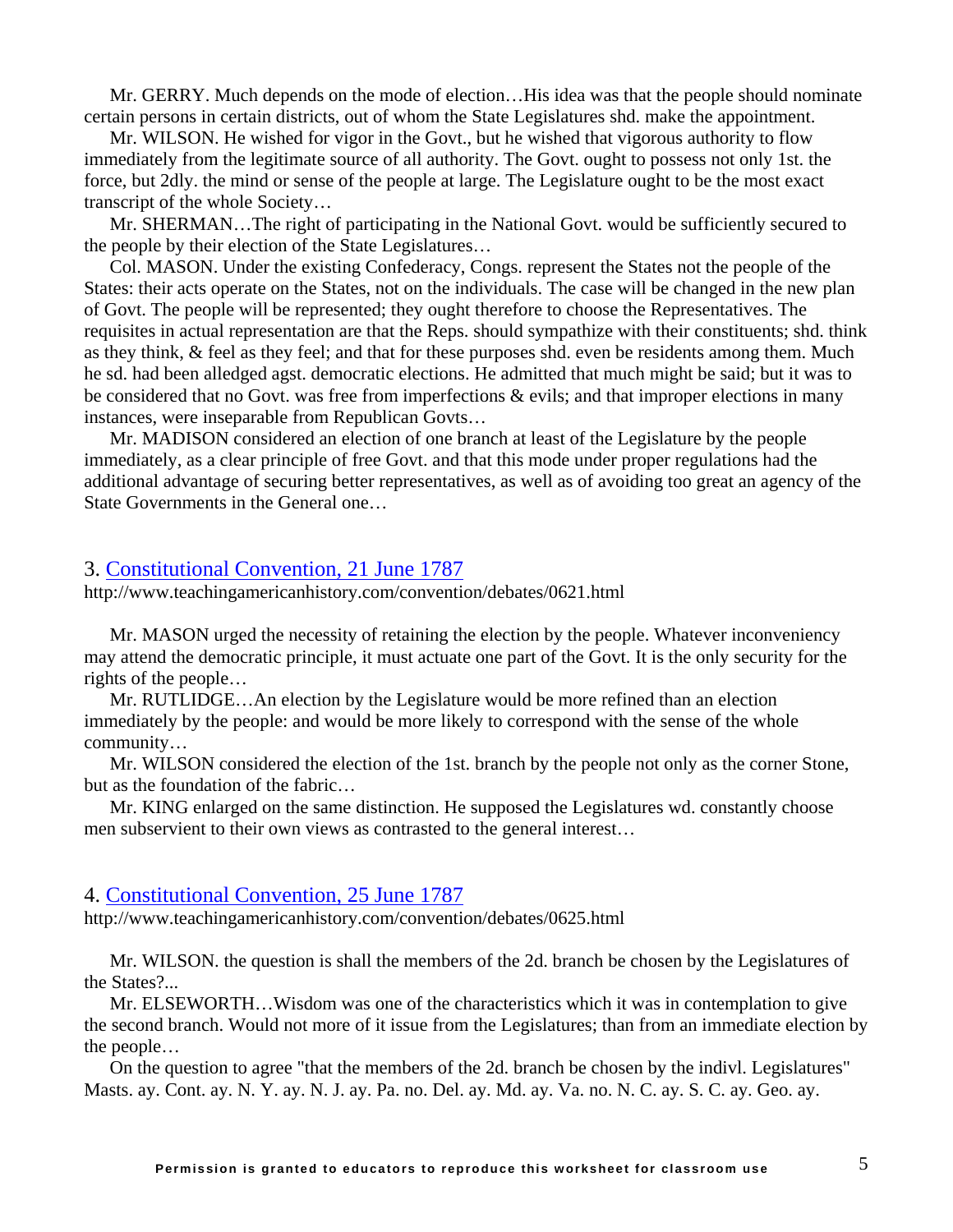

Student Name \_\_\_\_\_\_\_\_\_\_\_\_\_\_\_\_\_\_\_\_\_\_\_\_\_\_\_\_\_\_\_\_\_\_\_\_\_\_\_\_\_\_\_\_\_\_\_\_\_\_\_ Date \_\_\_\_\_\_\_\_\_\_\_\_\_\_\_\_

## **Activity Two: Bicameralism, Modes of Election and the "Rule of Suffrage" in Congress**

**Directions**: Read the documents that accompany Activity 2 Reading Set B and write a summary of the reasons each of the following delegates supported or opposed either election by the people or election by state legislatures:

| Question       | <b>Answer</b> |
|----------------|---------------|
| Roger Sherman  |               |
| Elbridge Gerry |               |
| George Mason   |               |
| James Wilson   |               |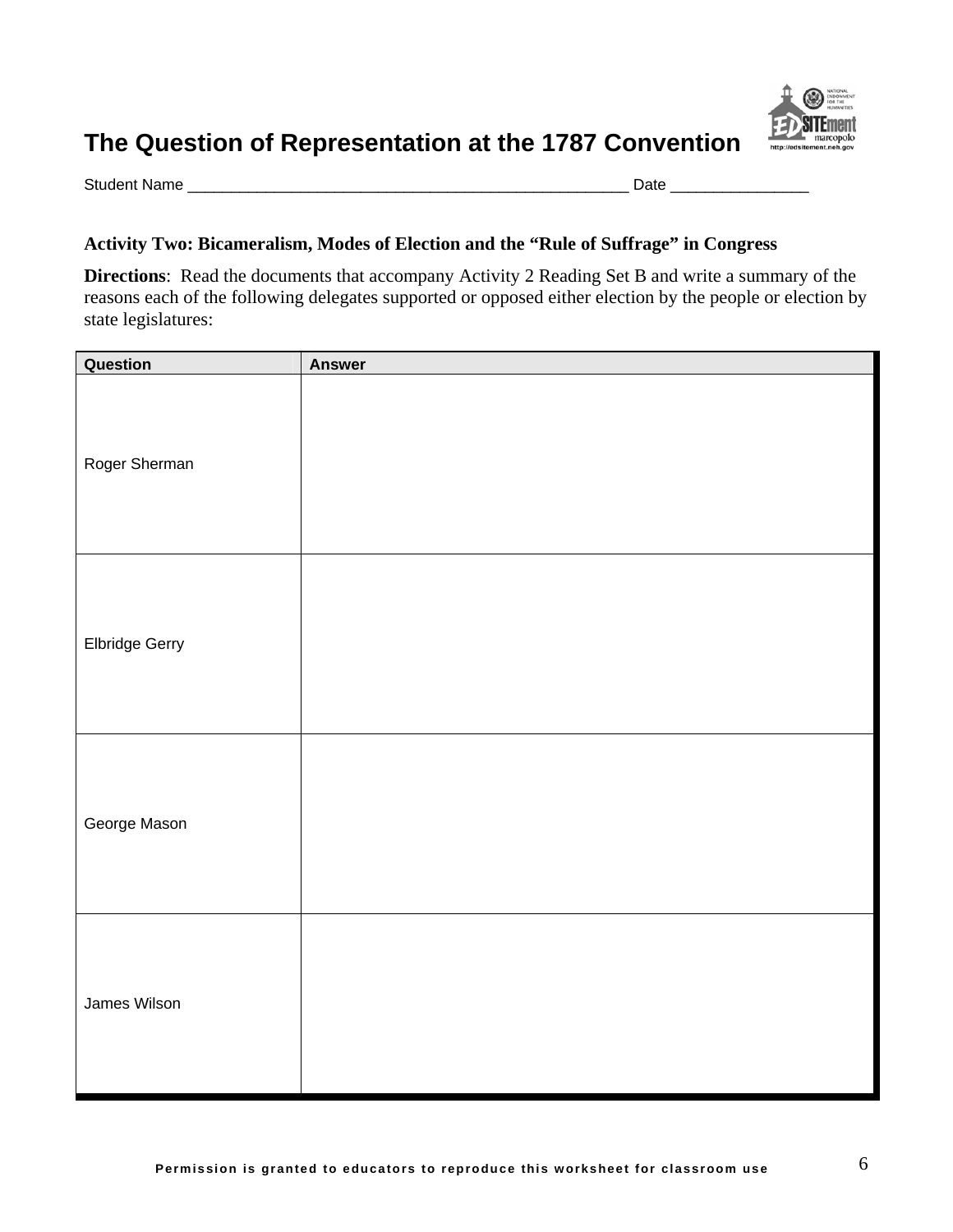| James Madison           |  |
|-------------------------|--|
| <b>Charles Pinckney</b> |  |
| Oliver Ellsworth        |  |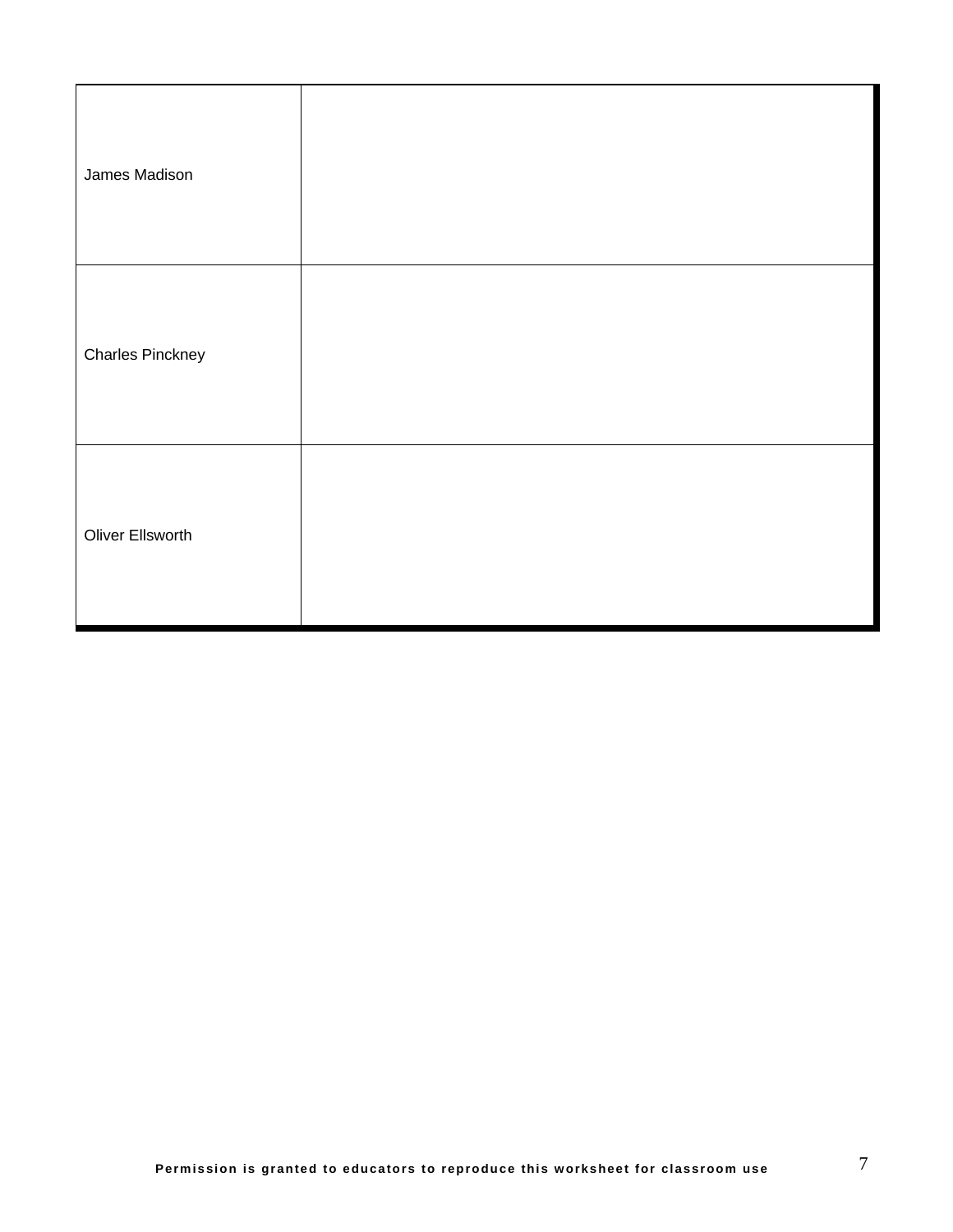

Student Name \_\_\_\_\_\_\_\_\_\_\_\_\_\_\_\_\_\_\_\_\_\_\_\_\_\_\_\_\_\_\_\_\_\_\_\_\_\_\_\_\_\_\_\_\_\_\_\_\_\_\_ Date \_\_\_\_\_\_\_\_\_\_\_\_\_\_\_\_

## **Activity Two: Bicameralism, Modes of Election and the "Rule of Suffrage" in Congress**

#### **Reading Set C. Proportional or equal representation?**

#### 1. [Constitutional Convention, 9 June 1787](http://www.teachingamericanhistory.com/convention/debates/0609.html)

http://www.teachingamericanhistory.com/convention/debates/0609.html

[Mr. PATTERSON](http://www.teachingamericanhistory.com/convention/debates/0609.html##) moves that the Committee resume the clause relating to the rule of suffrage in the Natl. Legislature.

[Mr. BREARLY](http://www.teachingamericanhistory.com/convention/debates/0609.html##) seconds him. He was sorry he said that any question on this point was brought into view. It had been much agitated in Congs. at the time of forming the [Articles of Confederation] and was then rightly settled by allowing to each sovereign State an equal vote. Otherwise the smaller States must have been destroyed instead of being saved. The substitution of a ratio, he admitted carried fairness on the face of it; but on a deeper examination was unfair and unjust…There will be 3. large states, and 10 small ones. The large States by which he meant Massts. Pena. & Virga. will carry every thing before them…While Georgie with her Solitary vote, and the other little States will be obliged to throw themselves constantly into the scale of some large one, in order to have any weight at all. He had come to the convention with a view of being as useful as he could in giving energy and stability to the federal Government. When the proposition for destroying the equality of votes came forward, he was astonished, he was alarmed…

[Mr. PATTERSON](http://www.teachingamericanhistory.com/convention/debates/0609.html##) considered the proposition for a proportional representation as striking at the existence of the lesser States… He held up Virga. Massts. & Pa. as the three large States, and the other ten as small ones; repeating the calculations of [Mr. Brearly](http://www.teachingamericanhistory.com/convention/debates/0609.html##) as to the disparity of votes which wd. take place, and affirming that the small States would never agree to it…Give the large States an influence in proportion to their magnitude, and what will be the consequence? Their ambition will be proportionally increased, and the small States will have every thing to fear… N. Jersey will never confederate on the plan before the Committee. She would be swallowed up. He had rather submit to a monarch, to a despot, than to such a fate. He would not only oppose the plan here but on his return home do every thing in his power to defeat it there.

[Mr. WILSON…](http://www.teachingamericanhistory.com/convention/debates/0609.html##)entered elaborately into the defence of a proportional representation, stating for his first position that as all authority was derived from the people, equal numbers of people ought to have an equal no. of representatives, and different numbers of people different numbers of representatives. This principle had been improperly violated in the owing to the urgent circumstances of the time…If the small States will not confederate on this plan, Pena. & he presumed some other States, would not confederate on any other…

## 2. [Constitutional Convention, 14 July 1787](http://www.teachingamericanhistory.com/convention/debates/0714.html)

http://www.teachingamericanhistory.com/convention/debates/0714.html

[Mr. MADISON](http://www.teachingamericanhistory.com/convention/debates/0714.html##) expressed his apprehensions that if the proper foundation of Govenmt-was destroyed, by substituting an equality in place of a proportional Representation, no proper superstructure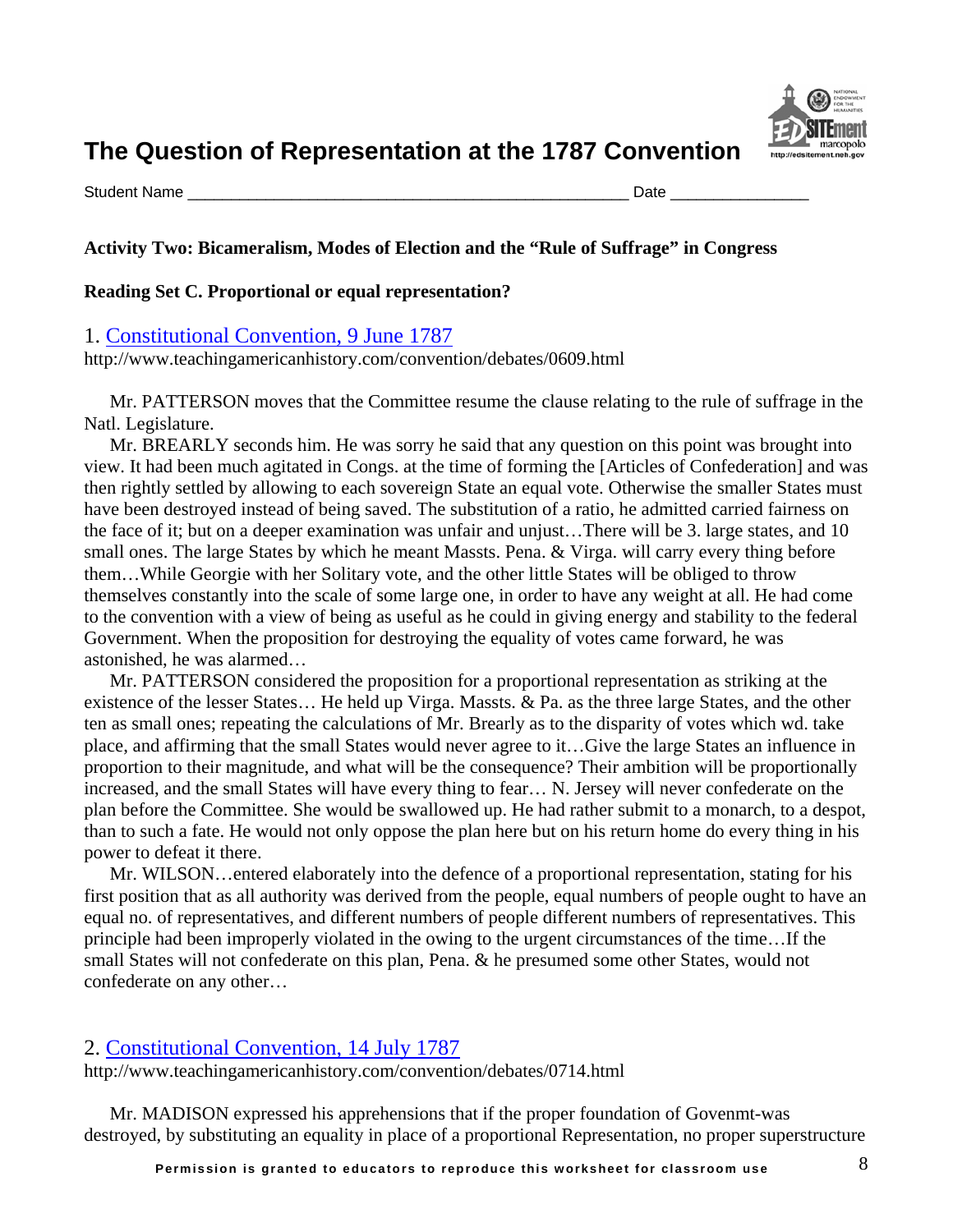would be raised…He reminded them of the consequences of laying the existing confederation on improper principles. All the principal parties to its compilation, joined immediately in mutilating & fettering the Governmt. in such a manner that it has disappointed every hope placed on it…He enumerated the objections agst. an equality of votes in the 2d. branch, notwithstanding the proportional representation in the first. 1. the minority could negative the will of the majority of the people…

[Mr. WILSON](http://www.teachingamericanhistory.com/convention/debates/0714.html##) would add a few words only…The great fault of the existing confederacy is its inactivity. It has never been a complaint agst. Congs. that they governed overmuch. The complaint has been that they have governed too little. To remedy this defect we were sent here. Shall we effect the cure by establishing an equality of votes as is proposed? no: this very equality carries us directly to Congress: to the system which it is our duty to rectify. The small States cannot indeed act, by virtue of this equality, but they may controul the Govt. as they have done in Congs. This very measure is here prosecuted by a minority of the people of America. Is then the object of the Convention likely to be accomplished in this way? Will not our Constituents say? we sent you to form an efficient Govt. and you have given us one more complex indeed, but having all the weakness of the former Governt…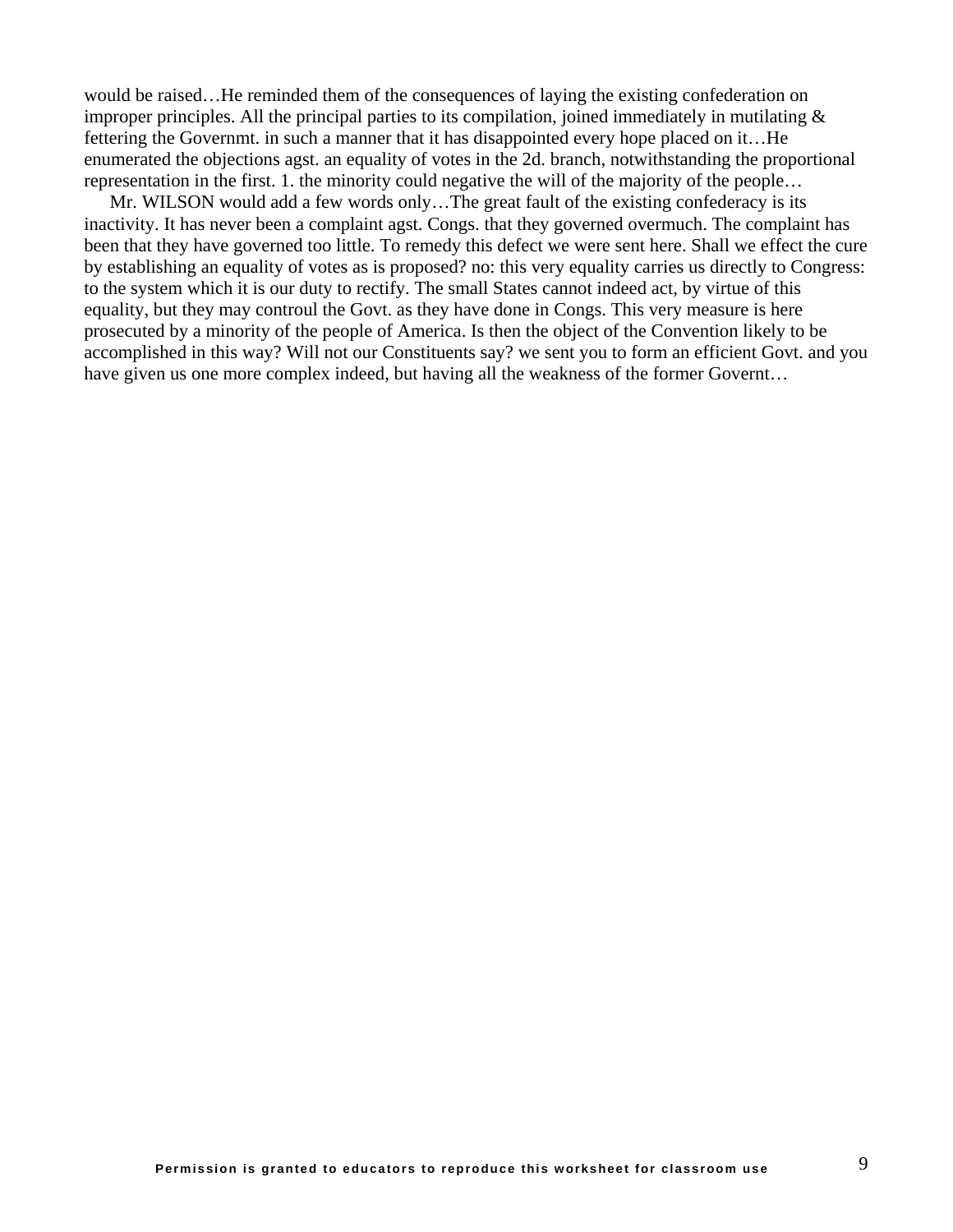

Student Name \_\_\_\_\_\_\_\_\_\_\_\_\_\_\_\_\_\_\_\_\_\_\_\_\_\_\_\_\_\_\_\_\_\_\_\_\_\_\_\_\_\_\_\_\_\_\_\_\_\_\_ Date \_\_\_\_\_\_\_\_\_\_\_\_\_\_\_\_

## **Activity Two: Bicameralism, Modes of Election and the "Rule of Suffrage" in Congress**

**Directions**: Read the documents that accompany Activity 2 Reading Set C and write a summary of the reasons each of the following delegates supported or opposed either proportional or equal representation in Congress:

| Question                     | <b>Answer</b> |
|------------------------------|---------------|
| David Brearly                |               |
| William Paterson (Patterson) |               |
| James Wilson                 |               |
| James Madison                |               |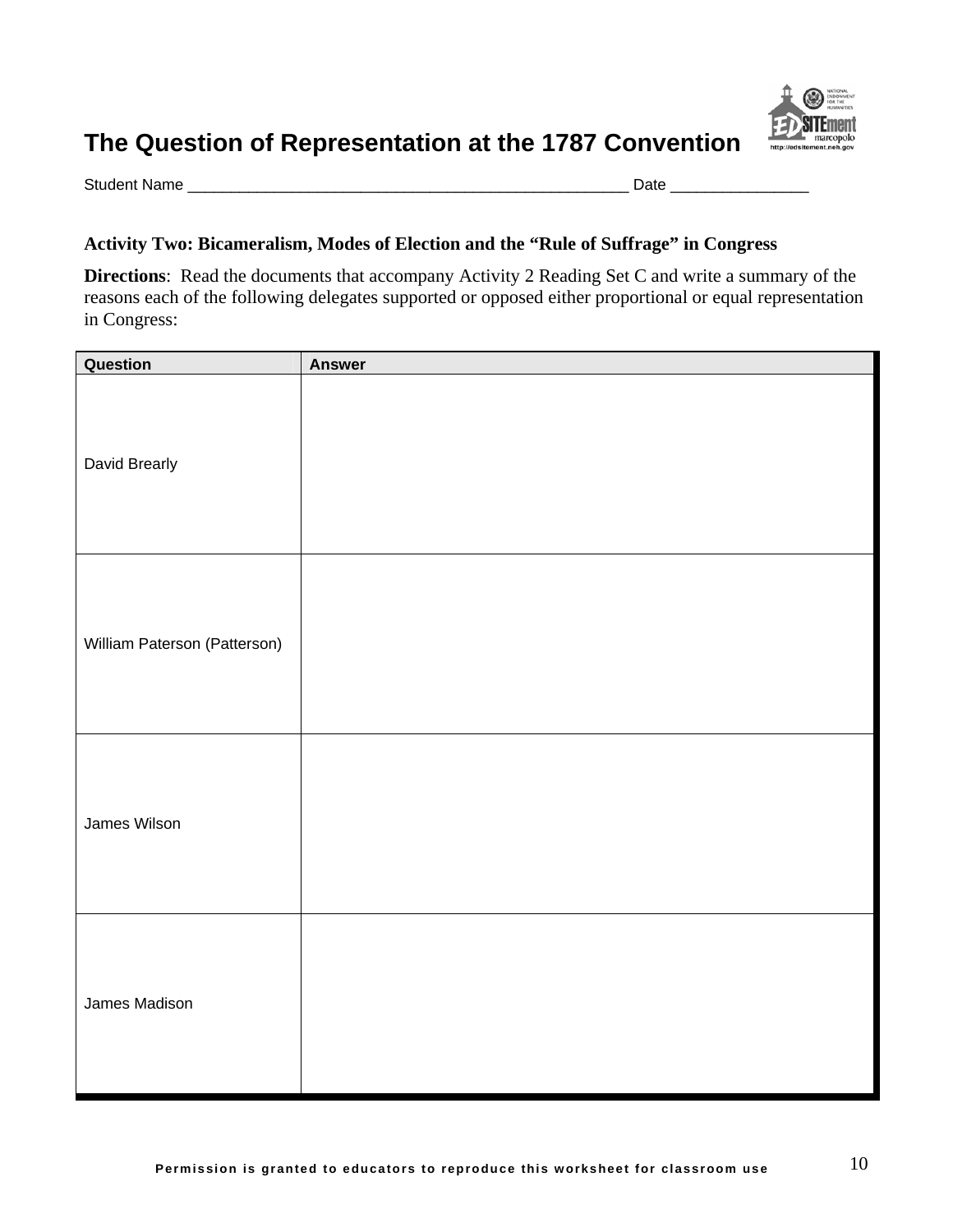## BIOGRAPHY SHEETS FOR ACTIVITY TWO

#### **David Brearly**

**State:** New Jersey **Age at Convention:** 42 **Date of Birth:** June 11, 1745 **Date of Death:** August 16, 1790 **Occupation:** Public Security and Interests, Lawyer, Chief Justice New Jersey Supreme Court **Convention Contributions:** Arrived May 25, and except for two days, June 28 and July 5, was present through the signing of

## the Constitution.

#### **Biography from the National Archives:**

Brearly was 42 years of age when he participated in the Constitutional Convention. Although he did not rank among the leaders, he attended the sessions regularly. A follower of Paterson, who introduced the New Jersey Plan, Brearly opposed proportional representation of the states and favored one vote for each of them in Congress.



#### **William Paterson**

**State:** New Jersey (Born in Ireland, immigrated 1747) **Age at Convention:** 41 **Date of Birth:** December 24, 1745 **Date of Death:** September 9, 1806

### **Occupation:** Lawyer

**Convention Contributions:** Arrived May 25, departed August 6 but returned to sign the Constitution on September 17. He is best remembered for introducing the New Jersey Plan and arguing that the delegates had exceeded their authority.

#### **Biography from the National Archives:**

From 1783, when he moved into the city of New Brunswick, until 1787, Paterson devoted his energies to the law and stayed out of the public limelight. Then he was chosen to represent New Jersey at the Constitutional Convention, which he attended only until late July. Until then, he took notes of the proceedings. More importantly,



he figured prominently because of his advocacy and coauthorship of the New Jersey, or Paterson, Plan, which asserted the rights of the small states against the large. He apparently returned to the convention only to sign the final document. After supporting its ratification in New Jersey, he began a career in the new government.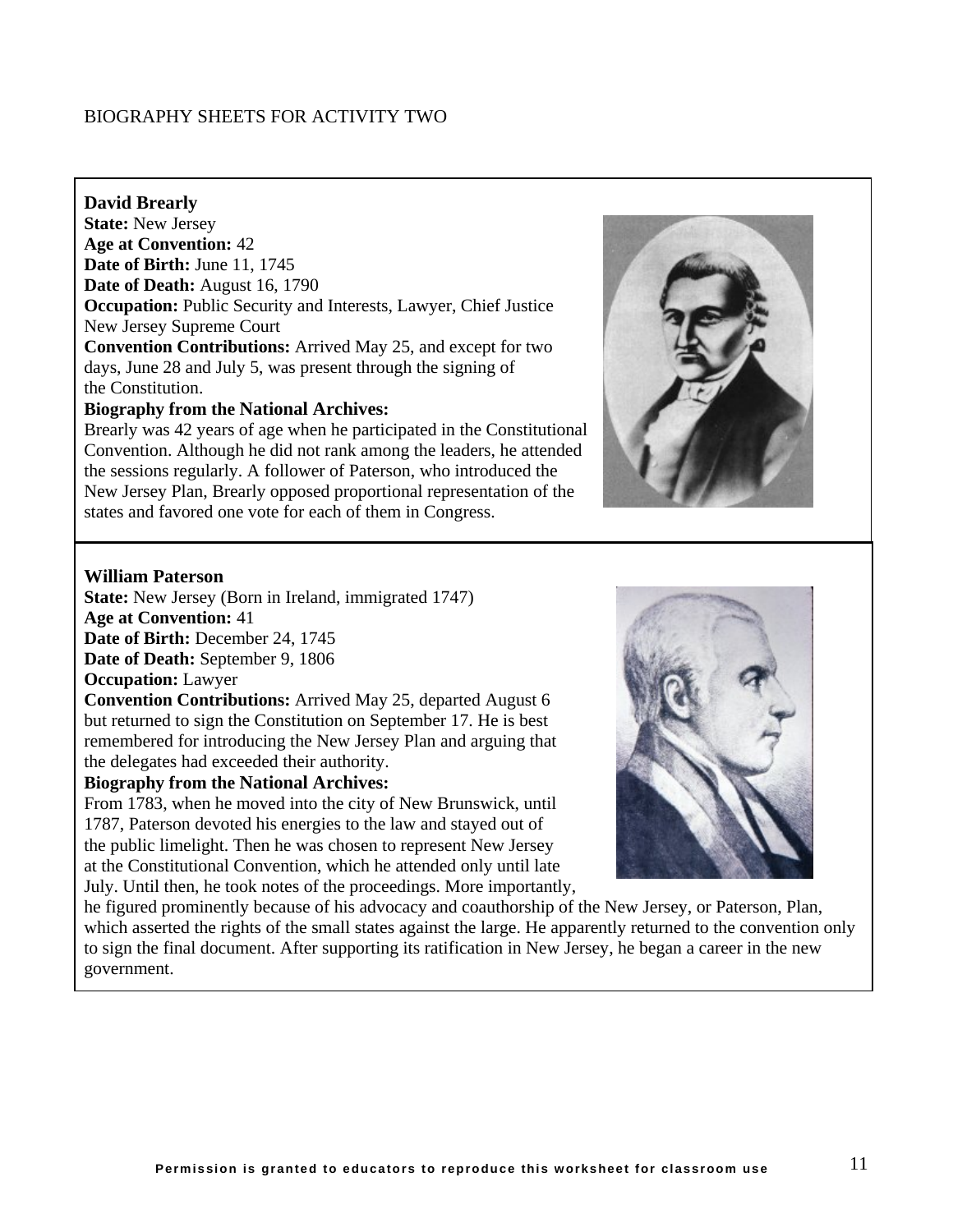#### **James Wilson**

**State:** Pennsylvania (Born in Scotland, immigrated 1765) **Age at Convention:** 45 **Date of Birth:** September 14, 1742 **Date of Death:** August 28, 1798 **Occupation:** Lawyer, Public Security Interests, Real Estate and Land Speculation, Latin Tutor at College of Philadelphia **Convention Contributions:** Arrived May 25 and was present through the signing of the Constitution. He spoke often and with much fervor on behalf of a strong central government that nevertheless conformed to majoritarian principles.

## **Biography from the National Archives:**

Wilson reached the apex of his career in the Constitutional Convention (1787), where his influence was probably second only to that of Madison. Rarely missing a session, he sat on the Committee

of Detail and in many other ways applied his excellent knowledge of political theory to convention problems. Only Gouverneur Morris delivered more speeches.



## **James Madison Jr.**

**State:** Virginia **Age at Convention:** 36 **Date of Birth:** March 16, 1751 **Date of Death:** June 28, 1836 **Occupation:** Politician

**Convention Contributions:** Arrived May 25 and was present through the signing of the Constitution. He is best known for writing the Virginia Plan and defending the attempt to build a stronger central government. He kept copious notes of the proceedings of the Convention which were made available to the general public upon his death in 1836.

#### **Biography from the National Archives:**

Madison was clearly the preeminent figure at the convention. Some of the delegates favored an authoritarian central government; others, retention of state sovereignty; and most occupied positions in the middle of the two extremes. Madison, who was rarely absent and whose Virginia Plan was in

large part the basis of the Constitution, tirelessly advocated a strong government, though many of his proposals were rejected. Despite his poor speaking capabilities, he took the floor more than 150 times, third only after Gouverneur Morris and James Wilson.

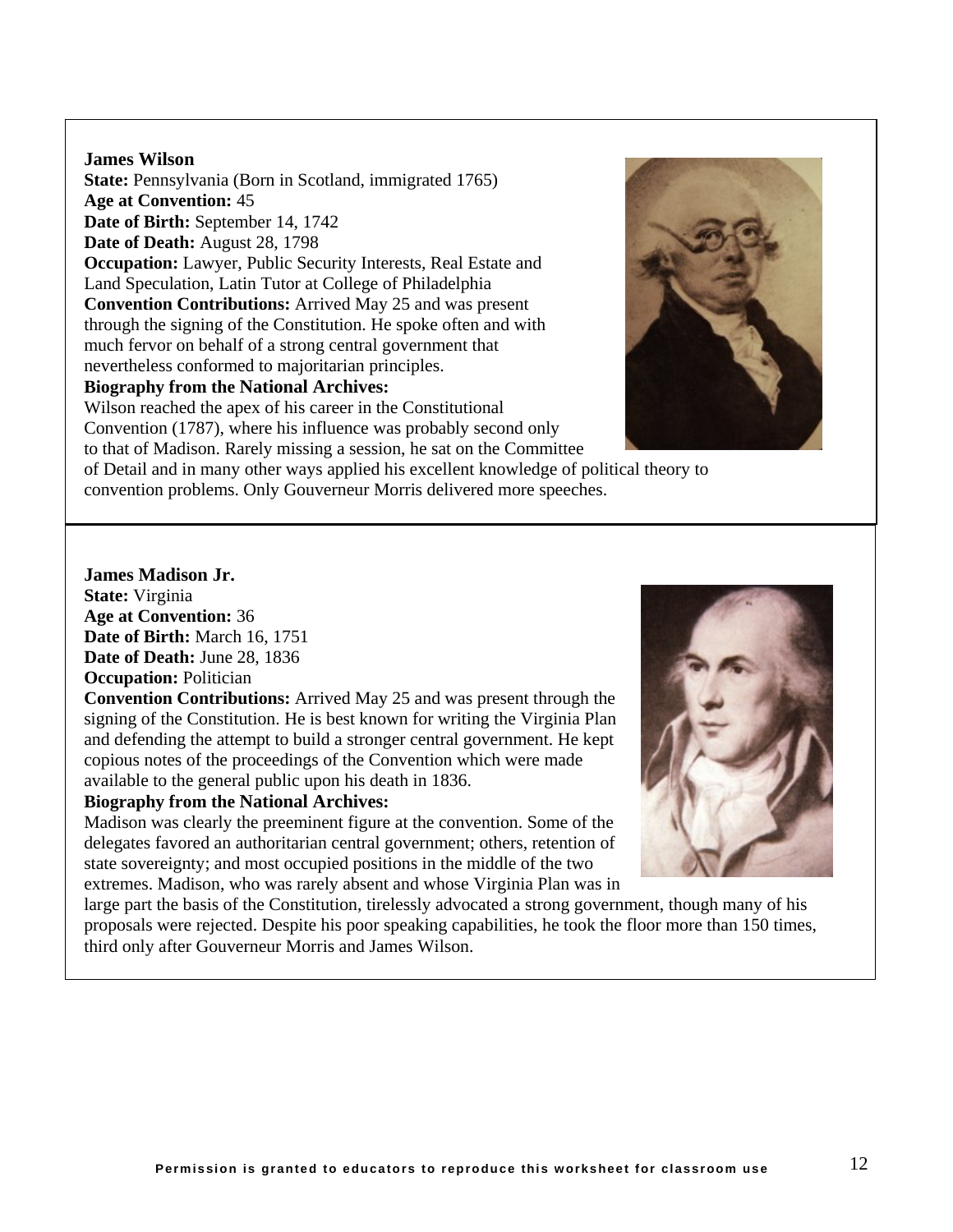#### **Roger Sherman**

**State:** Connecticut (Born in Massachusetts) **Age at Convention:** 66 **Date of Birth:** April 19, 1721

**Date of Death:** July 23, 1793

**Occupation:** Lawyer, Merchant, Public Security Interests, Cobbler **Convention Contributions:** Arrived May 30, and except for a brief absence in late July, was present until he signed the Constitution. He debated with James Madison over the representation issue and was influential in securing the passage of the Connecticut Compromise.

#### **Biography from the National Archives:**

Although on the edge of insolvency, mainly because of wartime losses, Sherman could not resist the lure of national service. In 1787, he represented his state at the Constitutional Convention, and attended practically every session. Not only did he sit on the Committee on Postponed Matters, but he also probably helped draft the New Jersey Plan and was a prime mover



behind the Connecticut, or Great, Compromise, which broke the deadlock between the large and small states over representation.

#### **Elbridge Gerry**

**State:** Massachusetts **Age at Convention:** 43 **Date of Birth:** July 17, 1744

**Date of Death:** November 23, 1814

**Occupation:** Businessman, Public Security and Interests, Real Estate Land Speculation, Mercantile, Manufacturing and Shipping, Investor

**Convention Contributions:** Arrived May 29, was present through the signing of the Constitution. He chaired the committee that presented the Connecticut Compromise but did not think that the Constitution provided adequate protection for the rights of individuals and the rights of the States. He refused to sign the Constitution.

#### **Biography from the National Archives:**

Gerry was one of the most vocal delegates at the Constitutional Convention of 1787. He presided as chairman of the committee that produced the Great Compromise but disliked the compromise itself. He antagonized nearly

everyone by his inconsistency and, according to a colleague, "objected to everything he did not propose." At first an advocate of a strong central government, Gerry ultimately rejected and refused to sign the Constitution because it lacked a bill of rights and because he deemed it a threat to republicanism.

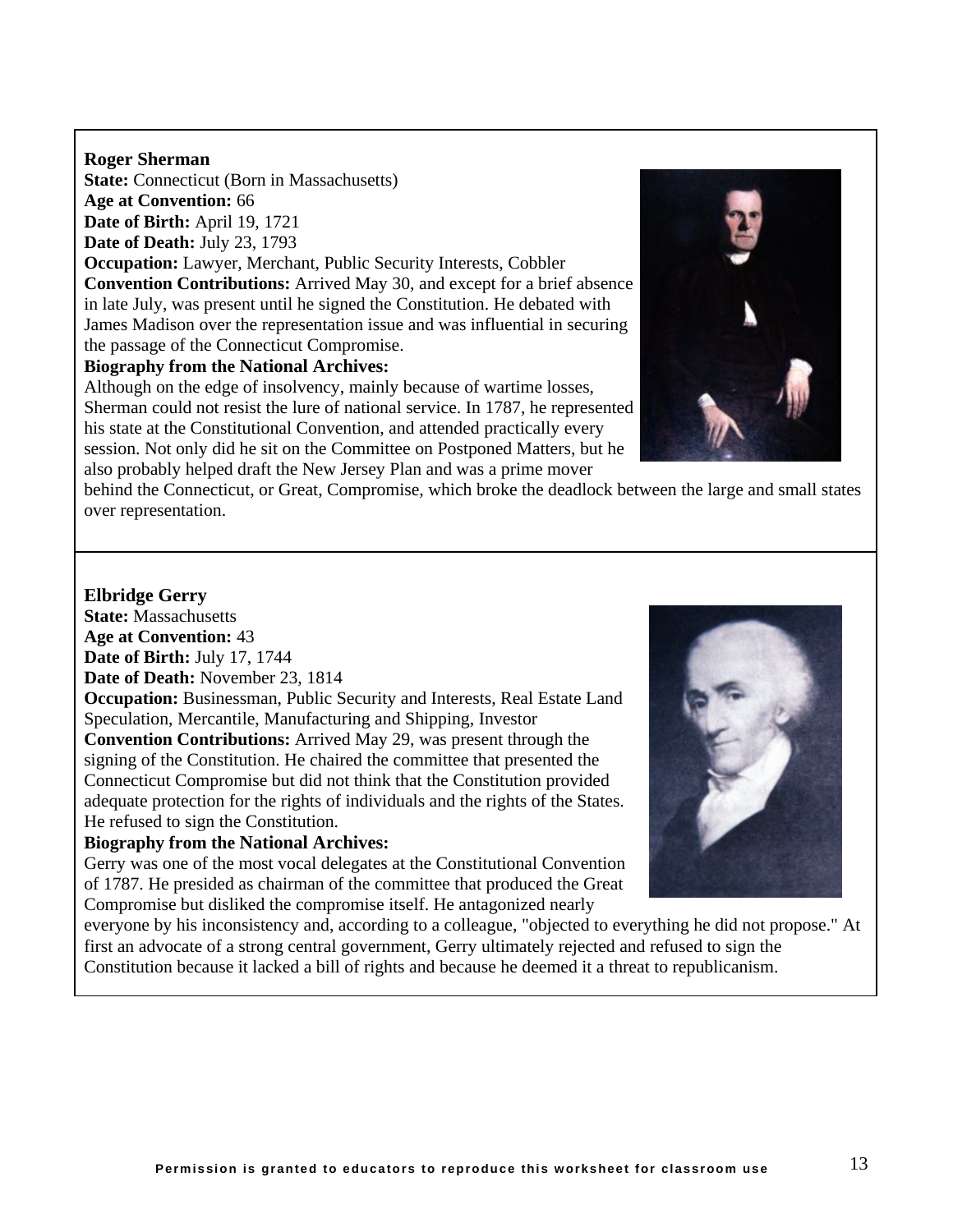**Permission is granted to educators to reproduce this worksheet for classroom use** 14

**George Mason State:** Virginia **Age at Convention:** 62 **Date of Birth:** December 11,1725 **Date of Death:** October 7, 1792

**Occupation:** Planter and Slave Holder, Lending and Investments, Real Estate Land Speculation, Public Security Investments, Land owner

**Convention Contributions:** Arrived May 25 and was present through the signing of the Constitution, however he did not sign the Constitution. Initially Mason advocated a stronger central government but withdrew his support toward the end of the deliberations. He argued that the Constitution inadequately represented the interests of the people and the States and that the new government will "produce a monarchy, or a corrupt, tyrannical aristocracy."

#### **Biography from the National Archives:**

At Philadelphia in 1787 Mason was one of the five most frequent speakers at

the Constitutional Convention. He exerted great influence, but during the last 2 weeks of the convention he decided not to sign the document. Mason's refusal prompts some surprise, especially since his name is so closely linked with constitutionalism. He explained his reasons at length, citing the absence of a declaration of rights as his primary concern. He then discussed the provisions of the Constitution point by point, beginning with the House of Representatives. The House he criticized as not truly representative of the nation, the Senate as too powerful.

#### **Charles Pinckney**

**State:** South Carolina **Age at Convention:** 29 **Date of Birth:** October 26, 1757 **Date of Death:** October 29, 1824 **Occupation:** Lawyer, Planter and Slave Holder, Lending and Investments, Public Security Interests

**Convention Contributions:** Arrived May 25 and was present through the signing of the Constitution. He is best known for his proslavery position, as well as a strong proponent of a Bill of Rights. He was a warm supporter of Madison's attempt to build a stronger central government. **Biography from the National Archives:**

Pinckney's role in the Constitutional Convention is controversial. Although one of the youngest delegates, he later claimed to have been the most influential one and contended he had submitted a draft that was the basis of the final Constitution. Most historians have rejected

this assertion. They do, however, recognize that he ranked among the leaders. He attended full time, spoke often and effectively, and contributed immensely to the final draft and to the resolution of problems that arose during the debates.